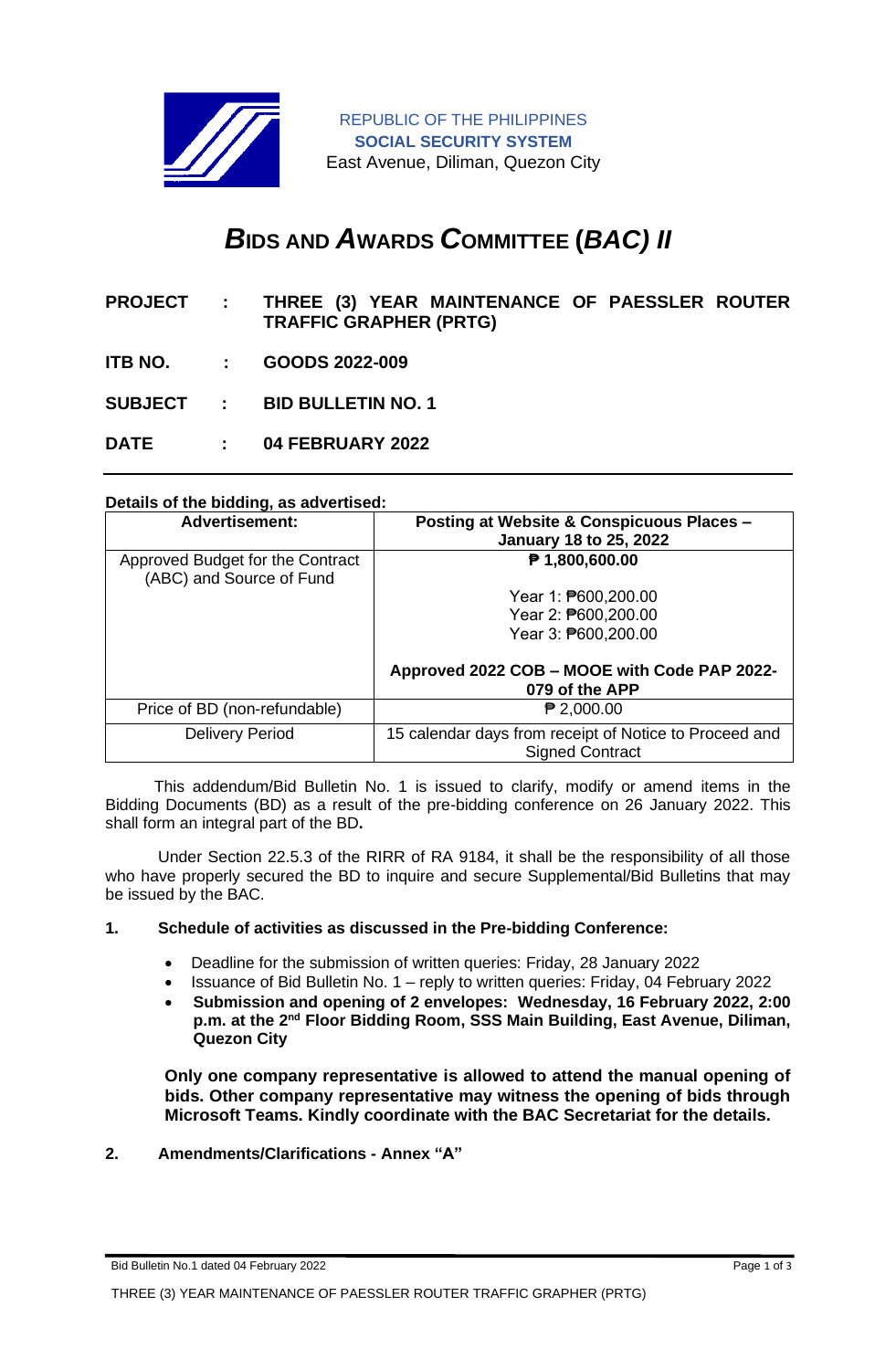## **3. Documentary Requirements**

### **a. 1 st Envelope**

a.1 PhilGEPS Certificate of Registration and membership.

In case of uploaded document/s, which validity period had already expired, submit the updated document/s.

- a.2 Statement of all its Ongoing Government and Private Contracts, including contracts awarded but not yet started, if any, whether similar or not similar in nature and complexity to the contract to be bid;
- a.3 Statement of Single Largest Completed Contract (SLCC) similar to the project to be bid, **with supporting documents**, equivalent to at least **50% of the ABC**, completed **within five (5) years** prior to the submission and opening of bids, adjusted by the bidder to current prices using PSA's consumer price index;

For this purpose, similar contracts shall refer to Installation and maintenance of PRTG Network Monitor Software.

- a.4 NFCC Computation or committed Line of Credit (form supplied)
- a.5 JVA, in case of Joint Venture Class "B" Documents (Each partner of the joint venture shall submit the legal eligibility documents. The submission of technical and financial eligibility documents by any of the joint venture partners constitute compliance, except for SSS Clearance that must be complied by all JV partners);
- a.6 Bid Security (2% of the ABC for Cash or Manager's/Cashier's Check payable to SSS or Bank Draft of the ABC, 5% of the ABC for Surety Bond **or** Bid Securing Declaration – form supplied) and **a copy of the Authority to Notarize from the Notary Public).**
- a.7 Technical Documents project requirements
	- Section VI Schedule of Requirements (page 28)
	- Section VII Statement of Compliance with the Technical Specifications (pages 29 to 30)
- a.8 Omnibus Sworn Statement **and a copy of the Authority to Notarize from the Notary Public.**
- a.9 Foreign ownership limited to those allowed under the rules may participate in this Project, provided must submit any of the following:
	- Copy of Treaty, International or Executive Agreement; Or
	- Certification from the relevant government office of their country stating that Filipinos are allowed to participate in government procurement activities for the same item or product.
	- Certification from the DTI if the Bidder claims preference as a Domestic Bidder or Domestic Entity.

## **b. Checklist of the 2nd envelope:**

- b.1 Bid Form (form supplied) pages 36 to 37
- b.2 Bid Breakdown (form supplied) page 38
- **c. Additional Requirements to be submitted by the bidder with the Lowest Calculated Bid**
	- c.1 2020 Income Tax Return filed through Electronic Filing and Payment System (EFPS) corresponding to the submitted Audited Financial Statement;

Bid Bulletin No.1 dated 04 February 2022 **Page 2 of 3 Page 2 of 3**